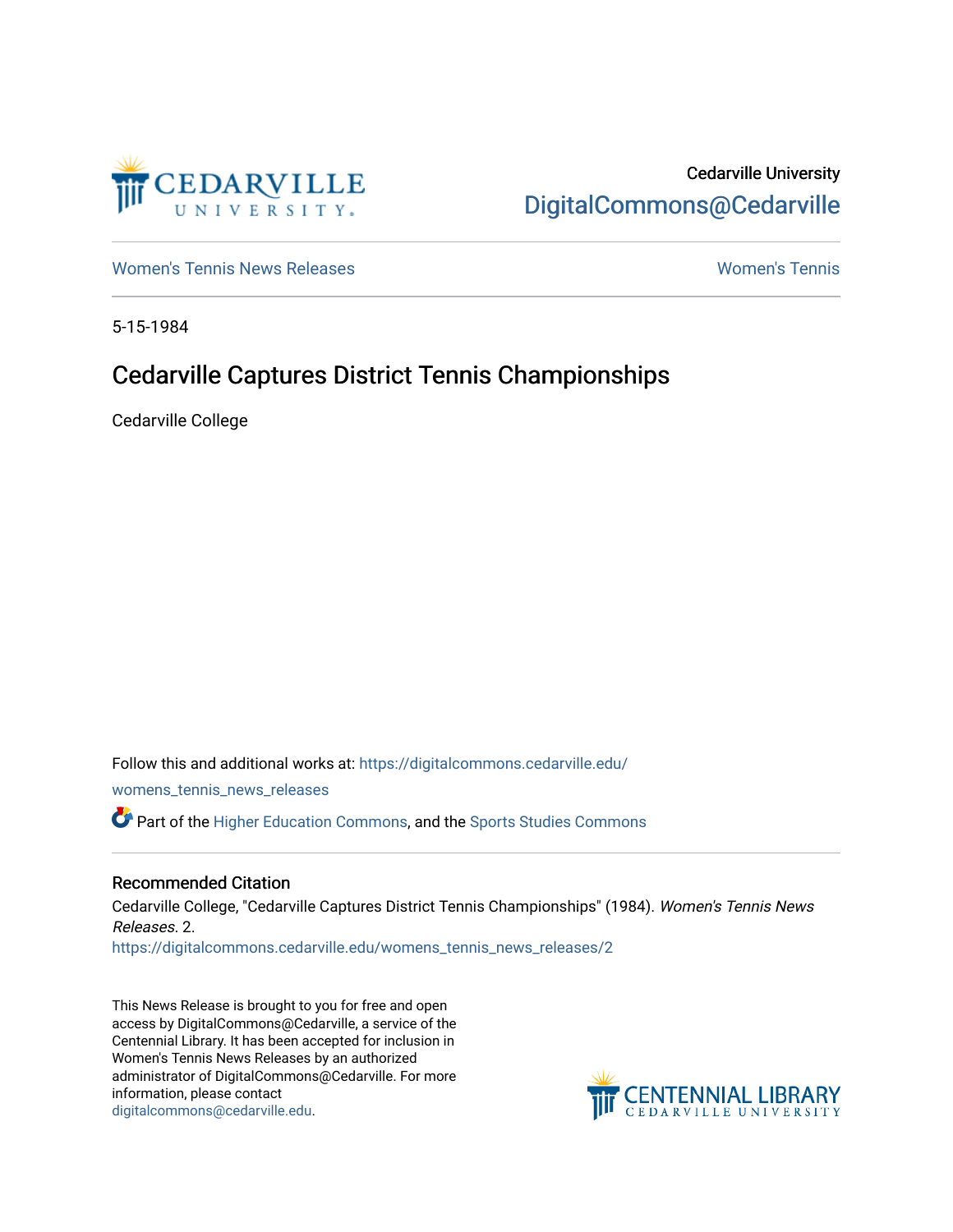# :)PORTS 1 l **n·ews RELEAS**   $\label{eq:1} \dot{m}_1 \, \dot{m}_2 \, \dot{m}_2 \, \dot{m}_3 \, \dot{m}_4 \, \dot{m}_5$

from Cedarville College Yellow Jackets

SPORTS INFORMATION CEDARVILLE COLLEGE CEDARVILLE, OH 45314 MARK WOMACK, DIRECTOR 513/766-2211 ext. 505

15 May, 1984

kwa<br>Lik

f<br>Frankriken world be met. ;

For immediate release:

#### CEDARVILLE CAPTURES DISTRICT TENNIS CHAMPIONSHIPS

It was a clean sweep for the Cedarville College tennis teams in this past weekend's NAIA District 22 championships which were staged on the Cedarville campus courts. Men's coach Murray Murdoch and his Yellow Jackets hung on to claim their 13th straight district crown. On the other hand, coach Pam Diehl guided her Lady Jackets to their first ever District 22 tournament victory. Both Cedarville teams will compete in the NAIA Nationals in Kansas City on May 26 through June 2.

Before the men's tournament even began, Murdoch predicted a real battle between his team and Walsh College. As everything progressed it became evident that his prediction was right on the button.

With only the singles and doubles finals left to be played on Saturday afternoon, Cedarville and Walsh were tied at 18 points apiece and the two schools had representatives in both finals. The Jackets were assured of a tie when Gary Coiro and Shawn Huck teamed up to defeat the Cavs' Dave Thomas and Bill Pollack ·6-3, 6-4 in the doubles finale.

The last match to be played was the singles championship between Cedarville's Coiro and Walsh's Thomas. A win by Thomas would have forced a Monday playoff match between the two schools at a neutral site. However, Coiro reigned in straight sets 6-3, 7-5 to run his personal season record to 26-1.

Murdoch had plenty of praise for his team's efforts by saying, "This has to be one of our greatest wins. This team has gotten more mileage out of their ability than team I've ever coached."

> $-more \mathcal{A} \times \mathcal{I}_A \times \mathcal{I}_C \rightarrow \mathcal{I}_C \times \mathcal{I}_C \times \mathcal{I}_C \rightarrow \mathcal{I}_C \times \mathcal{I}_C$